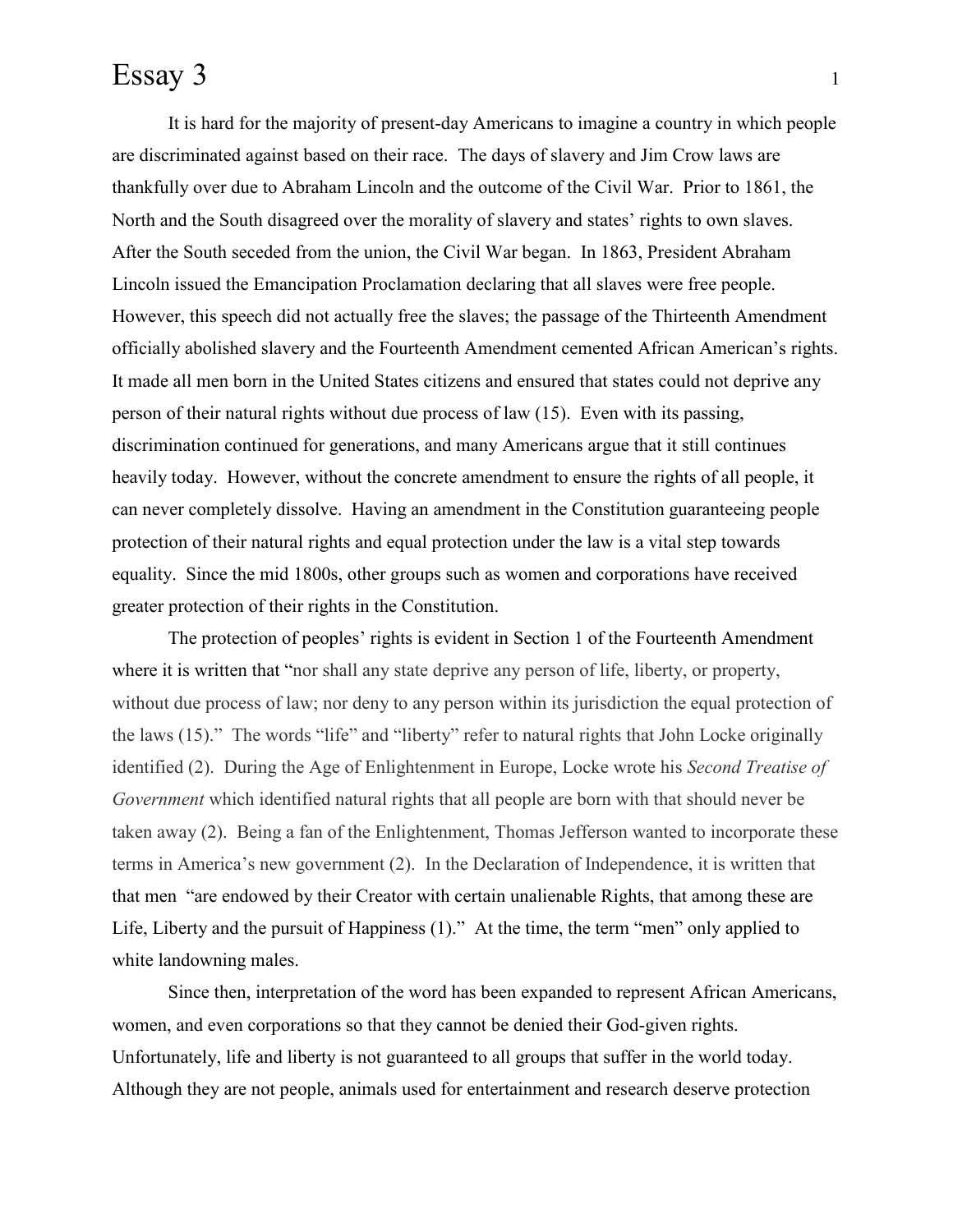under the law that cannot be abridged. Animals used in laboratories, circuses, factory farms, and even as pets are abused on a regular basis and receive little protection. While approximately 20 men and women are assaulted a minute, about 70 million pet dogs and 74.1 million pet cats are (3). In laboratories, dogs, rabbits, monkeys, rats, mice, and birds are tested on in chemical, drug, food, and cosmetic labs. These animals are often tortured and over 115 million are killed every year (4). Animals used in entertainment have arguably the cruelest violation of freedom. Many aquariums stuff sharks, dolphins, orcas, and other animals into tanks that limit their movement. Dolphins are one of the most intelligent creatures on the planet, as they can solve complex problems and can even think about the future (15). In many aquariums like SeaWorld, they are forced to perform tricks (15). In the wild, dolphins can swim up to forty miles a day, but if held in captivity, regulations set by the Animal Welfare Act say that they can be confined to a space that is just six feet deep (16). A similar reality can be applied to land animals in zoos. Lions, tigers, cheetahs, and other animals that in the wild roam freely over hundreds of miles throughout their life are confined to tiny enclosures. John Locke never wrote directly about animal rights but this does not mean that the terms "life" and "liberty" do not apply to them. During his lifetime, animals were not being abused to the degree they are today. Animals are being oppressed by humans in ways similar to how monarchies oppressed the lower classes during the Age of Enlightenment. If Locke was alive today, it is likely that he would write about animals' natural rights of life and liberty being abridged.

Animals' suffering can be greatly reduced through an addition to the Constitution that protects animals' natural rights of life and liberty and provides them protection from inhumane treatment. The Fourteenth Amendment can guarantee them rights through an additional clause saying "nor shall states deny any animal the rights to life, liberty, and protection from inhumane practices without the due process of law; nor deny to any animal within its jurisdiction the equal protection of the laws." This additional clause will not eradicate the usage of animals from the country entirely. It will give animals greater protection and ensure that if their natural rights must be infringed upon, the process will be more difficult and ensure that the animal's mistreatment was deemed necessary. An example of this is using animals for food. Farm animals can still be used in agriculture; however, they will be treated much more humanely. Their natural right of life will ensure that they live the entirety of their natural lifespan before slaughter. The clause will encourage the use of sanctuaries rather than zoos so that people can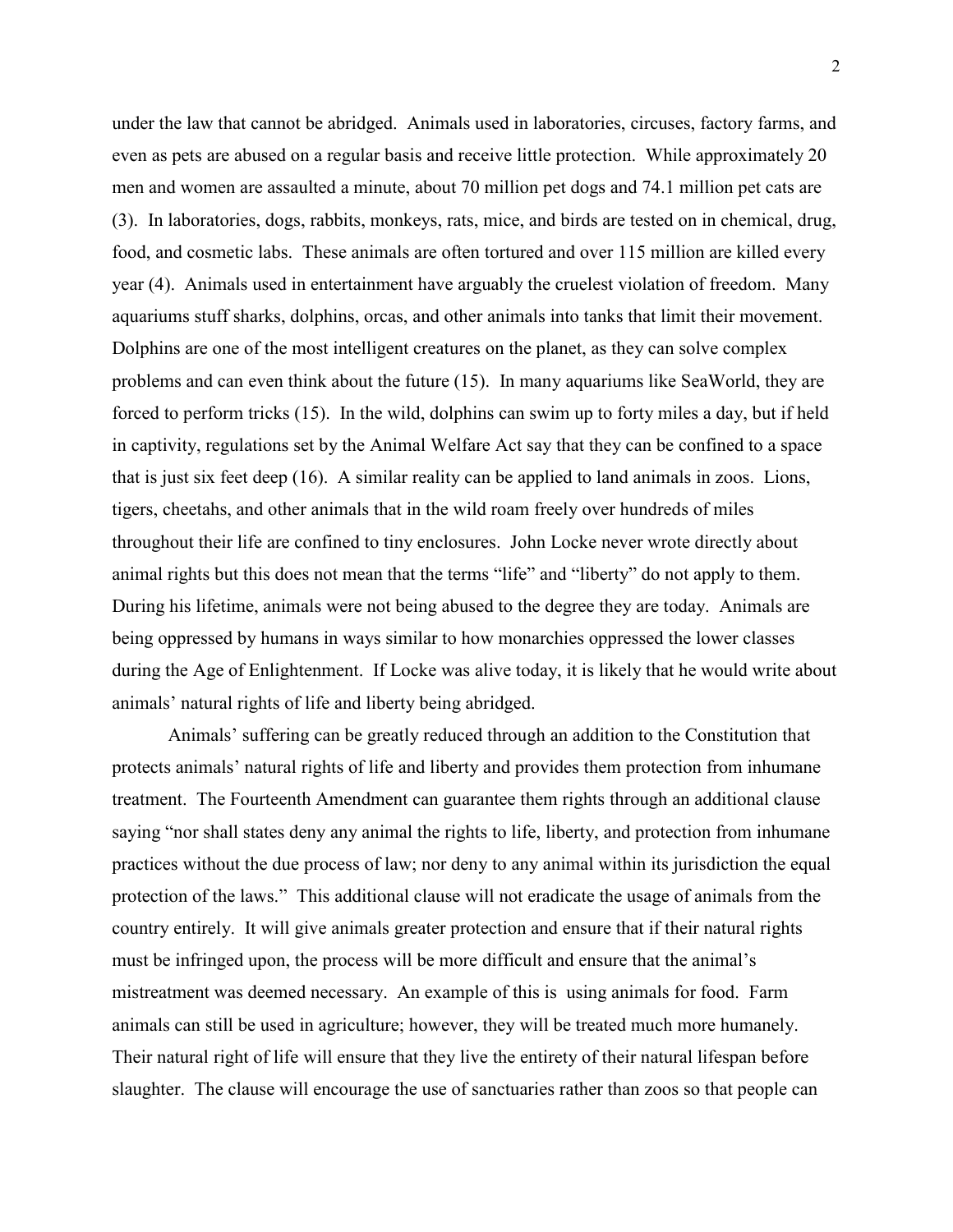still view and learn about exotic animals without sacrificing their freedom. It will completely get rid of animal testing, as the practice is unnecessary and violates the new clause. It will allow any laws that cause animals to suffer to be declared unconstitutional. Having a clause protecting animals will demonstrate their value and reduce animal abuse rates. The second part of the clause concerning equal protection ensures that the different animals will not be treated differently. For example, a mouse used in animal testing will receive the same protection as an elephant in the circus. Even though they vary in size, the two are both animals and have rights.

Since animals already have laws protecting them, it is easy to think that an additional clause in the Fourteenth Amendment is unnecessary. While it is true that animals already have laws to protect them, there were also many laws and regulations on the conditions slaves could be kept in during the times of the old South. Regulation does not guarantee compliance and fair treatment. Current animal protection acts include the Animal Welfare Act and the Marine Mammal Protection Act. These acts do not truly protect animals, but instead protect the people and companies that own them. The Animal Welfare Act allows for animals to be burned, poisoned, starved, brain-damaged, and addicted to drugs (12). The Marine Mammal Protection Act does not actually protect any marine mammals – it simply regulates their capture (16). Wild dolphins can be captured as long as they are used for scientific research, public display, conservation, or are captured accidentally (16). It is true that the Animal Welfare Act does give animals in the home, on farms, and used in research some protection (13). However, monitoring the conditions of animals in large institutions is impractical (14). Companies and people can easily ignore these laws or find loopholes to get out of having to treat the animals they use properly; these acts are hard to enforce and do not give animals rights. The Constitution is the supreme law of the land, meaning that all laws and acts are based on it and can be declared unconstitutional if it is ruled that they go against the document. Having an amendment in the Constitution will cement animal rights as necessary and prevent them from being abridged.

Animals are not the only group that will benefit from the animal rights clause in the Fourteenth Amendment. People will receive many benefits as well, including a more compassionate society, the promotion of safer research, and less crime. The idea that animals deserve protection in the Constitution will encourage people to view the world through a compassionate eye. In other words, if animals possess natural rights and are protected under the same document people are, they deserve to be treated with greater respect. This will directly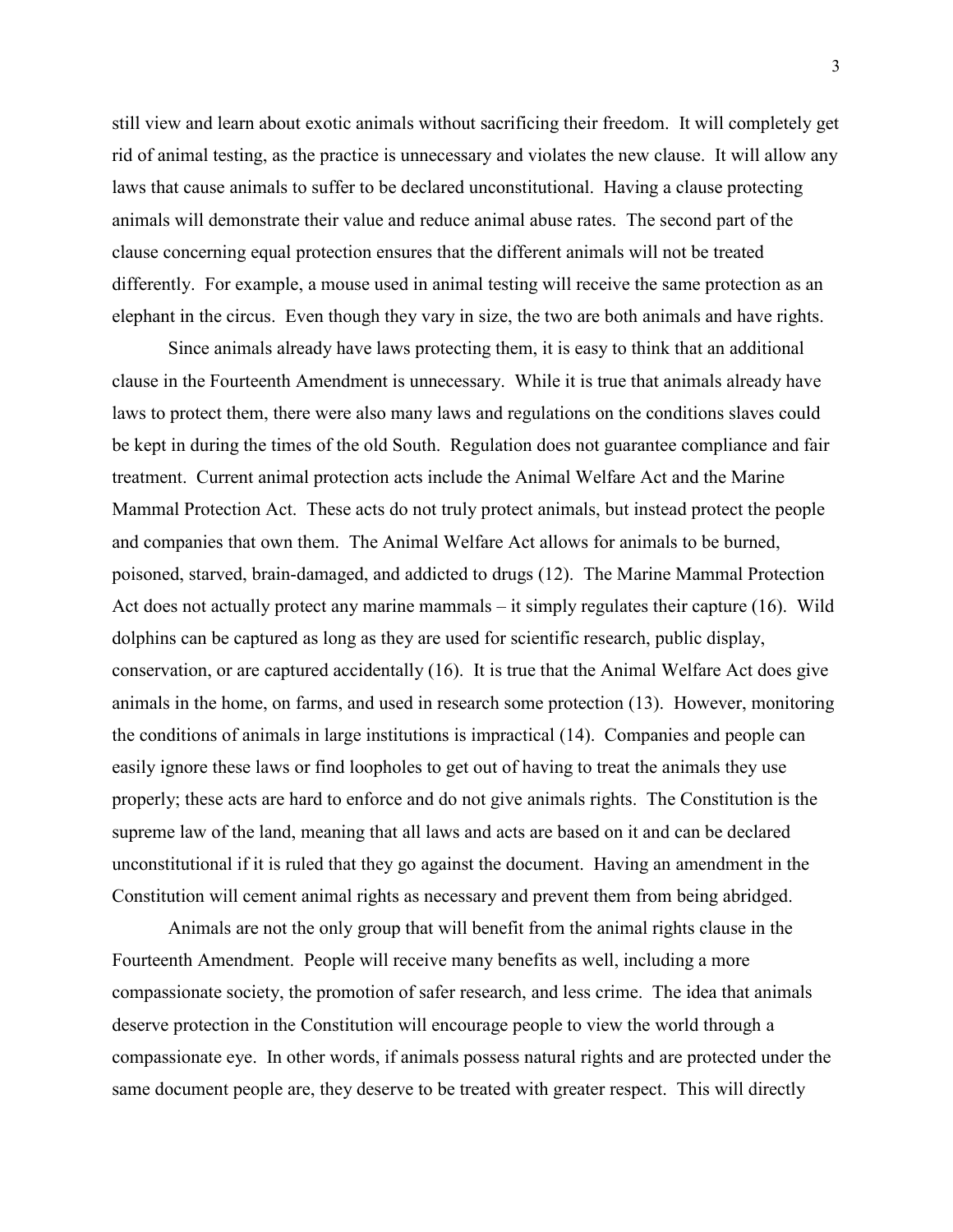discourage animal abuse and indirectly encourage greater protection of the environment. As Americans grow more compassionate, they will care more about the world they live in and work harder to protect it. This compassion will also apply to other people. C. S. Lewis wrote in his essay "Vivisection" that "We may find it difficult to formulate a human right of tormenting beasts in terms which would not equally imply an angelic right of tormenting men (8)." In other words, justifying animal abuse implies no moral wrong in hurting fellow people. By treating animals with more respect rather than abusing them, Americans will also treat each other with more respect.

Another benefit of the animal rights clause is the promotion of safer research. Contrary to popular belief, American laboratories are not required to test on animals. Animal testing is actually very dangerous and highly unreliable. According to Dr. Richard Klausner, the former director of the US National Cancer Institute, "we have cured mice of cancer for decades and it simply didn't work in human beings." The research involved in curing cancer has been for the mouse, not for the human (11). The anatomy of a mouse, dog, cat, or other animal may be similar to the human body, but not similar enough to rely on when it comes to putting billions of dollars into drug research and endangering the lives of humans. Animals contract different diseases than humans do. For example, they do not contract major types of heart disease and cancer, HIV, or schizophrenia (11). Only a third of substances that cause cancer in humans also causes cancer in animals (11). Animals also respond to drugs differently than people do, as aspirin is lethal to cats and causes birth defects in rats, mice, and dogs (12). While morphine is a depressant to humans, it stimulates goats, cats, and horses (11). Testing the safety of drugs with rodents is only accurate forty-three percent of the time (11). In fact, ninety-five percent of drugs that passed animal tests fail in human trials (12). Animal testing is very dangerous and the money put into research is not worth the results. In fact, fifty billion dollars is invested into drug research in the United States, yet the approval rating for the new drugs is the same as it was fifty years ago (11). There is no reason for such inhumane treatment of animals for so few results. Protection for animals under the Fourteenth Amendment will limit animal testing, encouraging researchers to use more humane and accurate alternatives such as advanced microchips, computer programs, and human tissues (12).

Greater protection of animal rights will save lives through identification of potential murderers, resulting in fewer crimes. Researchers have discovered a direct link between animal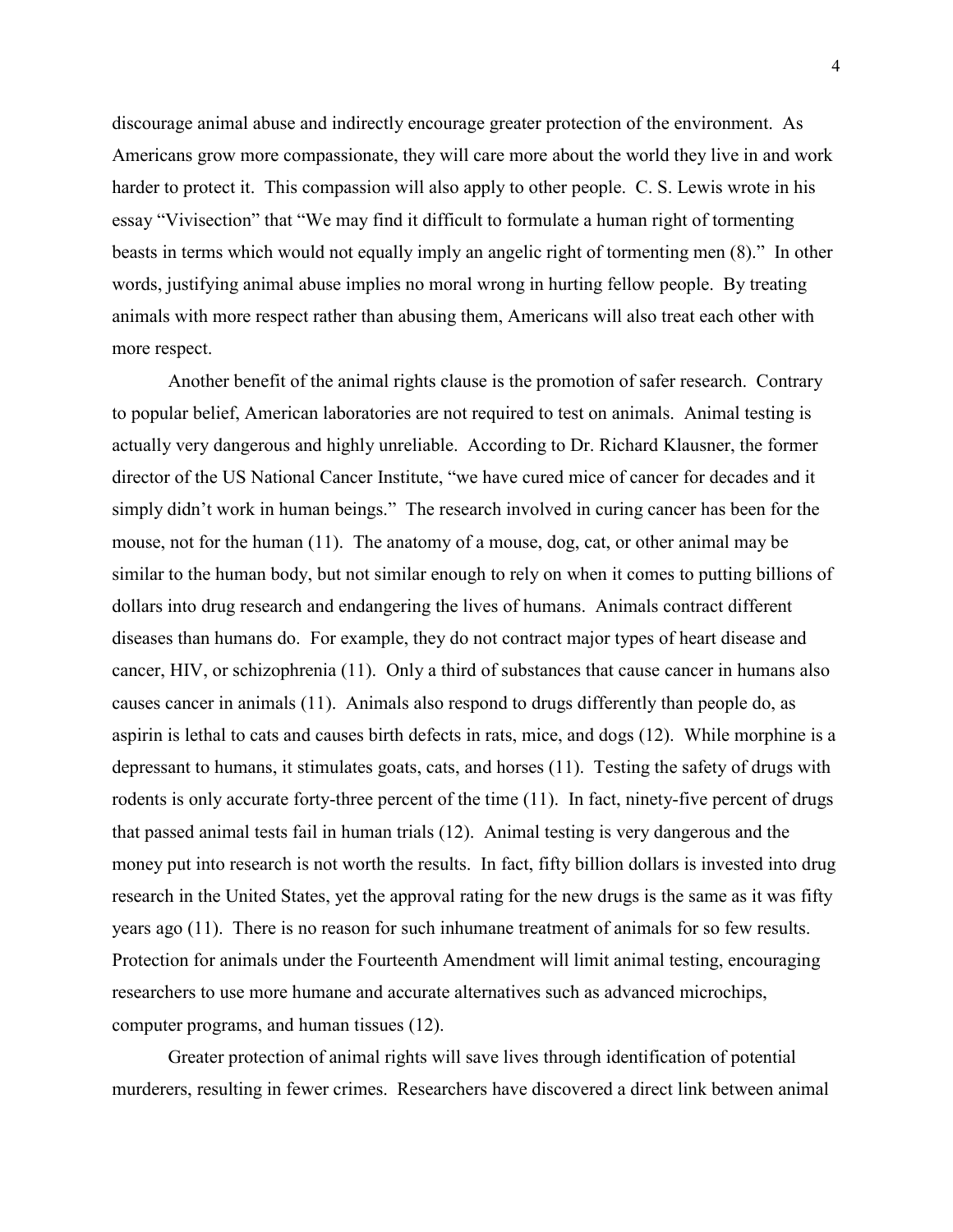abuse and violent people. Over two-thirds of domestic violence victims reported that their abuser also targeted pets (3). A study was conducted in which animal abuse was looked into in families under investigation for child abuse. It was found that pet abuse had occurred in eighty-eight percent of the families (3). It is estimated that less than five percent of American children have intentionally hurt an animal while the percentage for children in mental health clinics ranges from ten to twenty-five percent (6). Examples of animal abusers who became killers are Luke Woodham, a high school student from Mississippi who stabbed his mother and shot fellow students with a hunting rife, and Kip Kinkel, a high school student who killed his parents and also opened fire at his school (6). Woodham described his first kill as his dog Sparkle (6). After his arrest, Kinkel was reported to have bragged about torturing animals (6). The idea that serial killers begin by torturing animals is not a myth; in fact, serial killers who abused animals include Ted Bundy, Brenda Ann Spencer, and David Burkowitz (7). These are not isolated cases, as seventy percent of violent prisoners were reported to have abused animals in their childhood repeatedly (6). With greater enforcement of animal rights, abusers who may evolve to be serial killers can be identified and given treatment before they have the chance to hurt any humans.

Some Americans may argue that only people should be protected under the Constitution. When interpreting the document, the word "people" is often altered to refer to corporations. The founding fathers originally only gave companies the right to have their contracts respected by the government (10). However, over time the rights of corporations were expanded. Due to the Industrial Revolution, corporations were allowed to raise money (10). Due to the passage of the Fourteenth Amendment, companies demanded equal protection (10). Since then, many other rights have been given to corporations. This does not mean that lawmakers view them as living, breathing people. These rights ensure their ability to succeed with the changing times. If corporations can have rights, animals certainly can as well. This will not mean that animals will be viewed as equal to humans under the law; it will simply recognize that animals have natural rights that need to be protected.

Americans may still believe that animals do not deserve protection under the Constitution due to their inferiority to humans. Many people believe that animals cannot think, are not conscious, and do not have souls (8). After all, St. Thomas Aquinas taught that animals acted solely on instinct (8). These beliefs usually stem from religious views. Depending on how one interprets the Bible or other religious texts, one may believe that animals were put on the Earth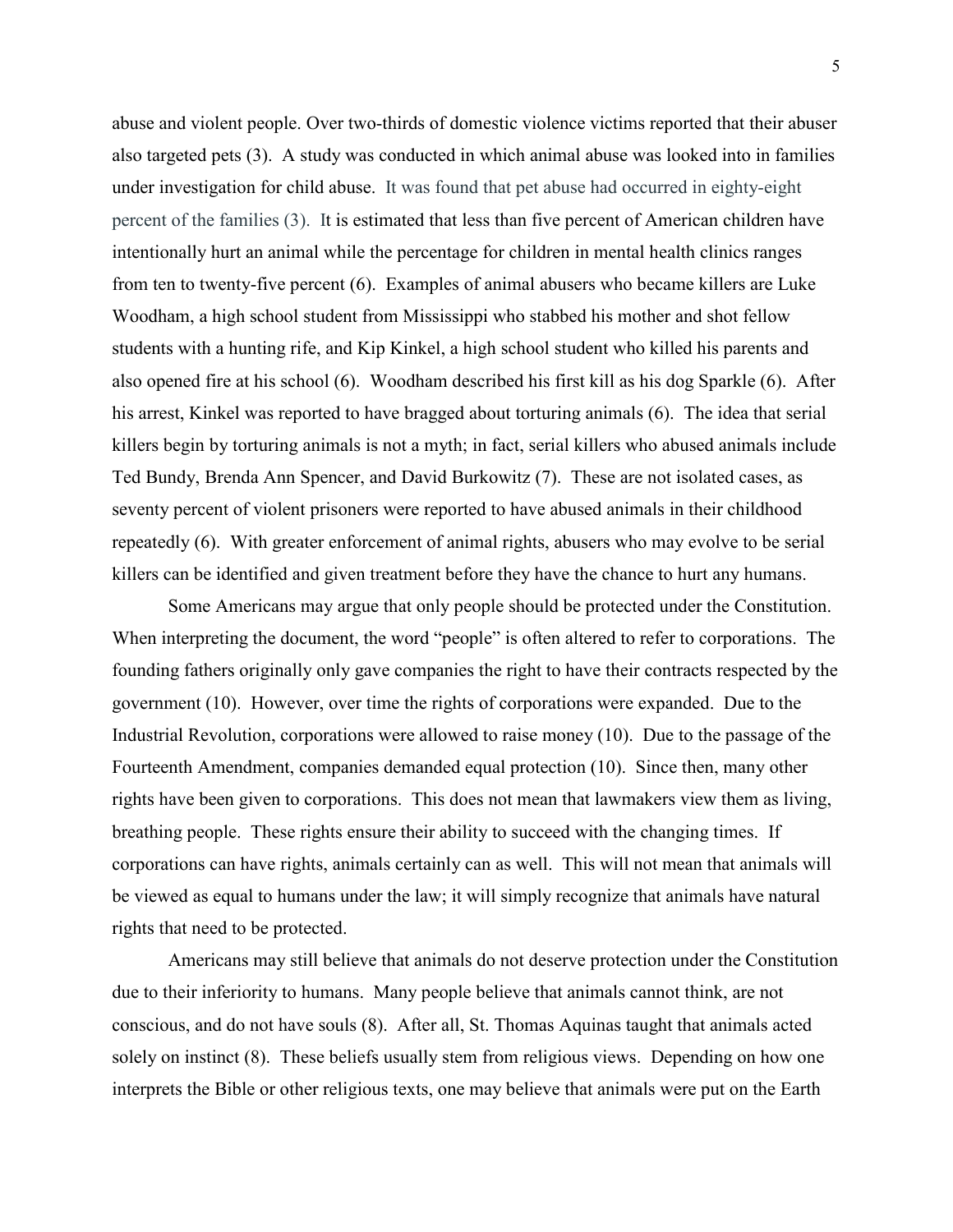simply for the use of the people or to coexist with humans. Because religious interpretation is up to the individual and not concrete, it should not be taken into consideration when determining the rights of animals. Whether or not one believes that animals were put on the Earth to serve humans as creatures of lesser value, it is hard to deny that these creatures deserve respect and protection under the law. People will never agree on the state of animals but no one should be treated unequally due to intelligence. As Jeremy Bentham, a utilitarian and moral philosopher, put it, the case for animals "is not 'Can they reason?' nor 'Can they talk?' but 'Can they suffer (9)?'" Animals throughout the country are suffering, and an addition to the Fourteenth Amendment can change that. Even if some Americans believe that animal rights should not be protected, they can have a concurring opinion with the facts that animals' suffering should be reduced and that the benefits of the additional clause will make its passage worth it.

Protecting animal rights under the law may seem radical, but protecting the rights of people of color, women, and the LGBT community also seemed radical years ago, and to some people still may. Although each group has distinct differences from the white landowning male the framers of the Constitution expected their document to protect, over time people have grown more compassionate and evolved to realize that these differences do not imply unjust treatment. Scientifically, humans are animals. In fact, humans belong to the kingdom Animalia, the phylum Chordata, and the class Mammalia, just as other animals including dogs, cats, mice, rabbits, and monkeys do. Perhaps the creatures that people dismiss as below them and undeserving of protection of the law are not so different from humans after all.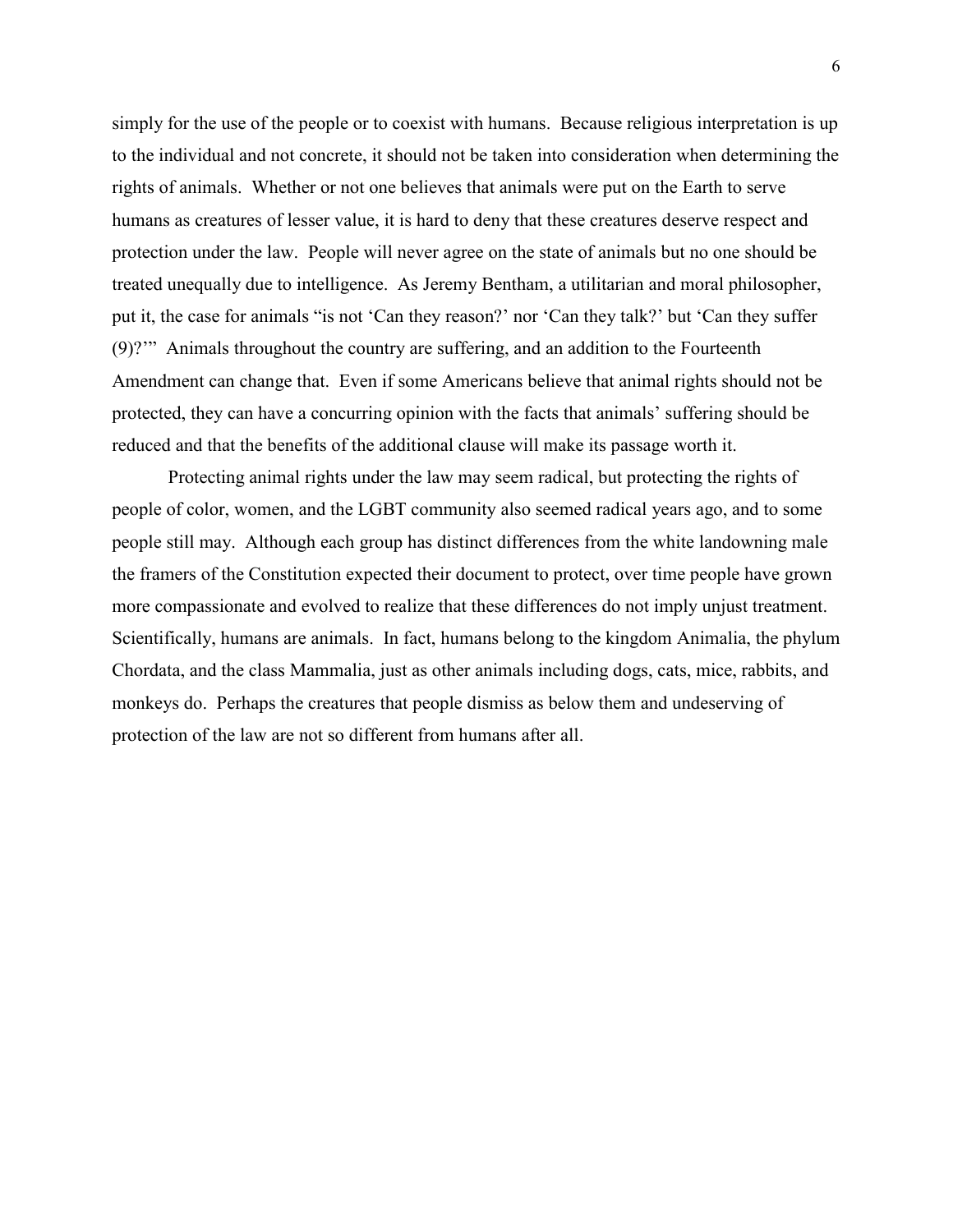## Bibliography

- 1. "The Declaration of Independence: Full Text." *Ushistory.org*, Independence Hall Association, 4 July 1995, [www.ushistory.org/Declaration/document/.](http://www.ushistory.org/Declaration/document/)
- 2. Costly, Andrew. "Natural Rights Constitutional Rights Foundation." *Natural Rights - Constitutional Rights Foundation*, 2001, www.crf-usa.org/foundations-of-ourconstitution/natural-rights.html.
- 3. "Animal Cruelty Facts and Stats." *The Humane Society of the United States*, www.humanesociety.org/resources/animal-cruelty-facts-and-stats.
- 4. "11 Facts About Animal Cruelty." *DoSomething.org*, www.dosomething.org/us/facts/11 facts-about-animal-cruelty.
- 5. Raunch, Ryan. "Animal Cruelty Facts." *CanineJournal.com*, 29 Apr. 2015, www.caninejournal.com/animal-cruelty-facts/.
- 6. Melson, Gail. "Do Mass Killers Start Out by Harming Pets?" *Psychology Today*, Sussex Publishers, 20 Feb. 2013, www.psychologytoday.com/us/blog/why-the-wild-thingsare/201302/do-mass-killers-start-out-harming-pets.
- 7. "Growing Up, Jeffrey Dahmer's 'Hobby' Was To Kill Neighborhood Pets." *Ranker*, www.ranker.com/list/serial-killers-who-abused-animals/ranker-crime.
- 8. "Ethics Animal Ethics: Animal Rights." *BBC*, BBC, 2014, www.bbc.co.uk/ethics/animals/rights/rights\_1.shtml.
- 9. "Why Animal Rights?" *PETA*, 6 Feb. 2019, www.peta.org/about-peta/why-peta/whyanimal-rights/.
- 10. Totenberg, Nina. "When Did Companies Become People? Excavating The Legal Evolution." *NPR*, NPR, 28 July 2014, www.npr.org/2014/07/28/335288388/when-didcompanies-become-people-excavating-the-legal-evolution.
- 11. "Arguments Against Animal Testing." *Cruelty Free International*, www.crueltyfreeinternational.org/why-we-do-it/arguments-against-animal-testing.
- 12. "Animal Testing Is Bad Science: Point/Counterpoint." *PETA*, 4 Mar. 2019, www.peta.org/issues/animals-used-for-experimentation/animal-testing-bad-science/.